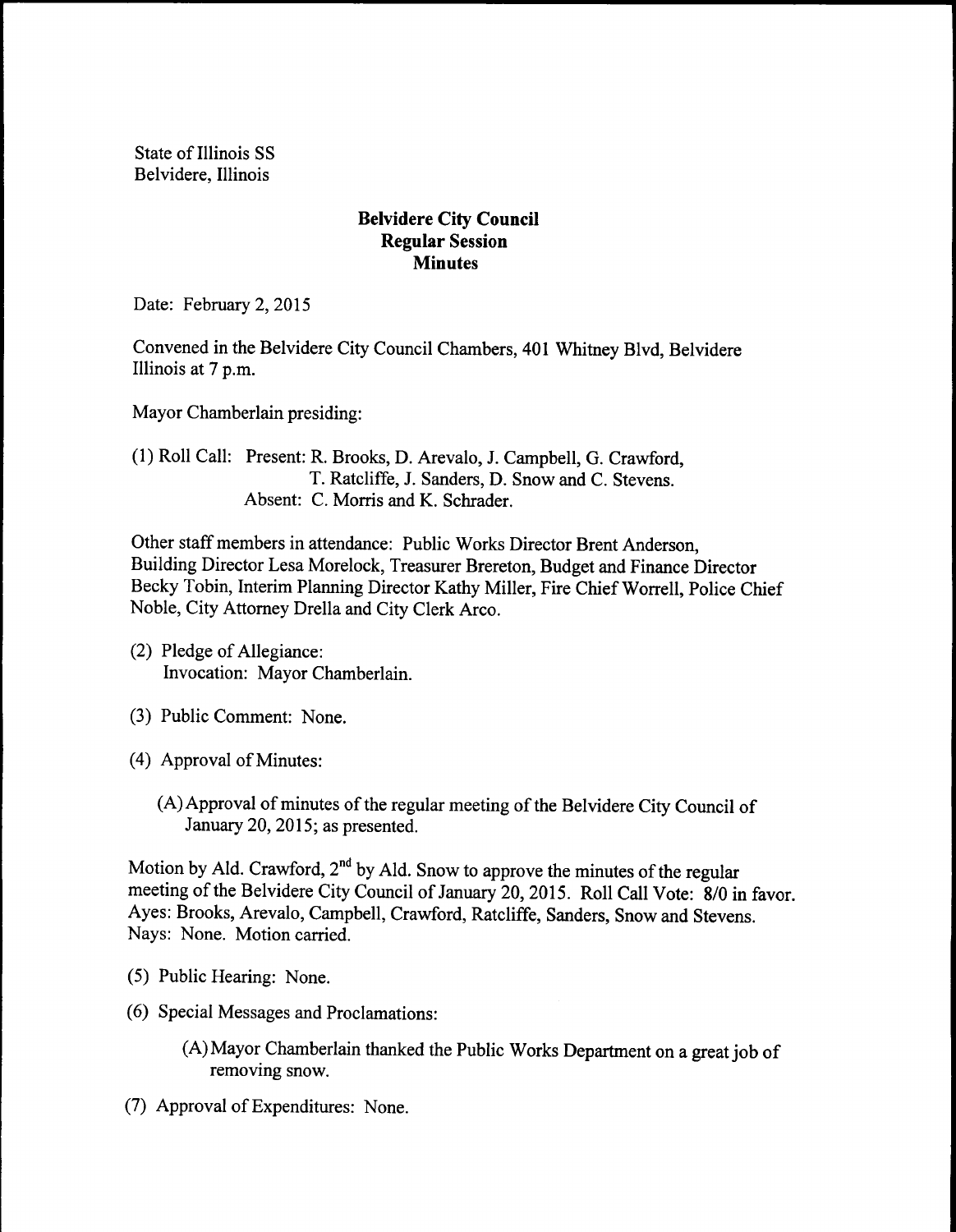8) Committee Minutes & Reports of City Officers:

- A) Belvidere Police Department Overtime Report of January 6, 2015 through January 19, 2015.
- B) Belvidere Fire Department Overtime Report of January 7, 2015 through January 20, 2015.
- C) Minutes of City-County Coordinating Committee of January 14, 2015.

Let the record show these reports and minutes were read and placed on file.

(D) Minutes of Committee of the Whole – Public Safety and Finance and Personnel of January 26, 2015.

Motion by Ald. Crawford, 2<sup>nd</sup> by Ald. Brooks to approve the minutes of Committee of the Whole – Public Safety and Finance and Personnel of January 26, 2015. Roll Call Vote: 8/0 in favor. Ayes: Arevalo, Campbell, Crawford, Ratcliffe, Sanders, Snow, Stevens and Brooks. Nays: None. Motion carried.

9) Unfinished Business:

A) Ord.  $\#243H - 2^{nd}$  Reading: An Ordinance Amending Chapter 122 of the City of Belvidere Municipal Code (Taxi and Limousines).

Motion by Ald. Crawford, 2<sup>nd</sup> by Ald. Snow to pass Ord. #243H. Roll Call Vote: 8/0 in favor. Ayes: Campbell, Crawford, Ratcliffe, Sanders, Snow, Stevens, Brooks and Arevalo. Nays: None. Motion carried.

10) New Business:

A) Ord.  $\#244H - 1$ <sup>st</sup> Reading: An Ordinance Authorizing the Sale of Certain Personal Property( Fire Department Vehicle).

Let the record show Ord. #244H was placed on file for first reading.

Motions forwarded from City-County Coordinating Committee of January 14, 2015.

(A) Motion to approve TRC invoice  $\#137303$  in the amount of \$3,146.96 and invoice  $\#138045$  in the amount of \$525.90 with a 50/50 split between the County and the City. Roll Call Vote: 8/0 in favor. Ayes: Crawford, Ratcliffe, Sanders, Snow, Stevens, Brooks, Arevalo and Campbell. Nays: None. Motion carried.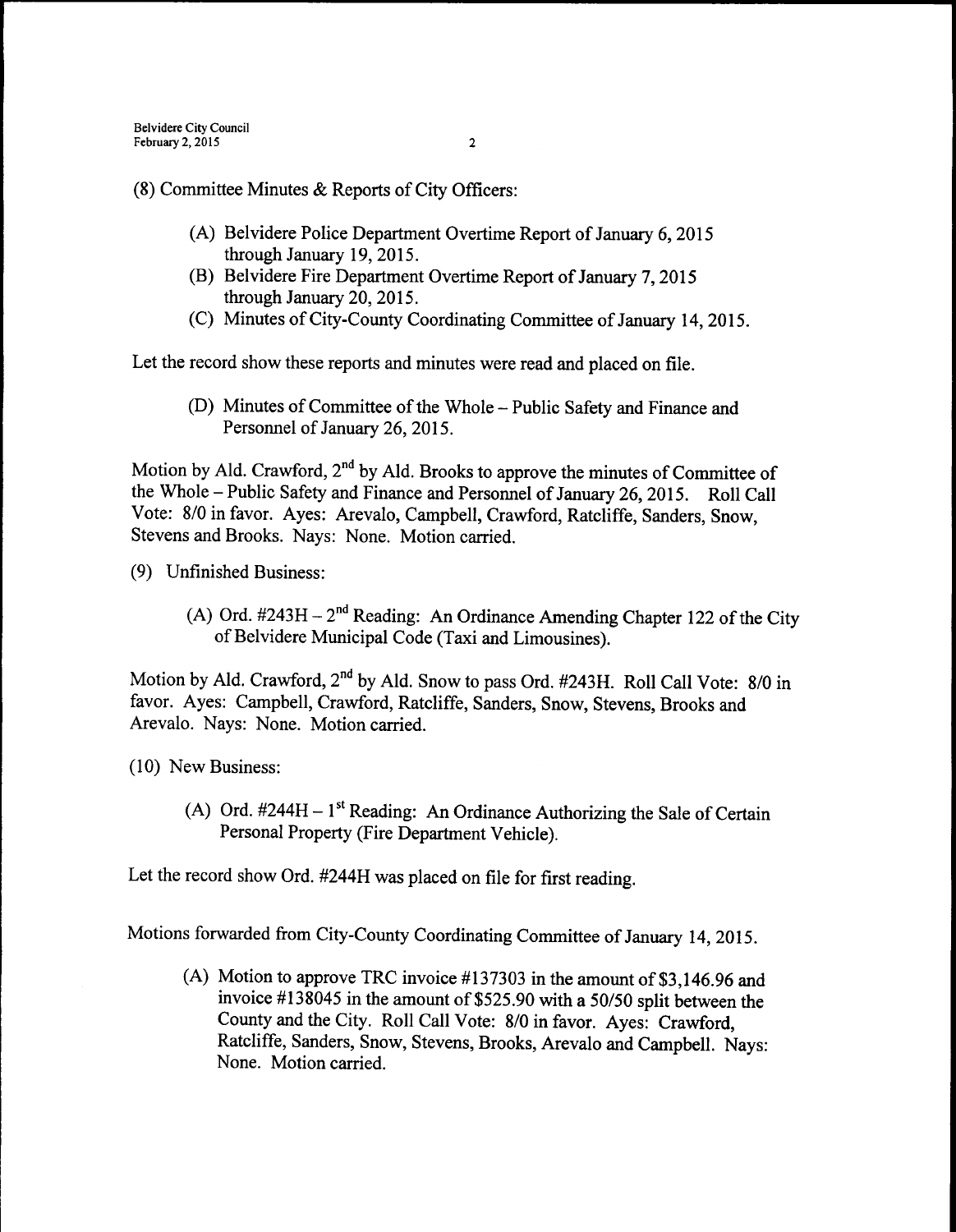- (B) Motion to approve invoice #2157 to Elkins Earthworks in the amount of \$10,803.82 with a 50/50 split between the County and the City. Roll Call Vote: 8/0 in favor. Ayes: Ratcliffe, Sanders, Snow, Stevens, Brooks, Arevalo, Campbell and Crawford. Nays: None. Motion carried.
- C) Motion to approve the annual contract from TRC in the amount of\$27,600 with a 50/50 split between the County and the City. Roll Call Vote: 8/0 in favor. Ayes: Sanders, Snow, Stevens, Brooks, Arevalo, Campbell, Crawford and Ratcliffe. Nays: None. Motion carried.

Motions forwarded from Committee of the Whole—Public Safety and Finance and Personnel of January 26, 2015.

- $(A)$  Motion to accept the donation of \$1,500 from Gordon Neese: \$500 for catering for the 2015 Police Department's Annual Departmental Meeting/Awards Ceremony and \$1000 for new office furniture and filing cabinets for Administrative and Patrol Offices. Roll Call Vote: 8/0 in favor. Ayes: Snow, Stevens, Brooks, Arevalo, Campbell, Crawford, Ratcliffe and Sanders. Nays: None. Motion carried.
- B) Motion to accept the low bid of\$23, 599.40 for the purchase of portable radios and associated equipment for the fire department. Funding to come from the Illinois State Fire Marshal Small Equipment Grant. Roll Call Vote: 8/0 in favor. Ayes: Stevens, Brooks, Arevalo, Campbell, Crawford, Ratcliffe, Sanders and Snow. Nays: None. Motion carried.
- $(C)$  Motion to approve the clean-up expense of \$370 to Gerald and Velma Knox for a sewer backup at 418 Gardner Street. Roll Call Vote: 8/0 in favor. Ayes: Brooks, Arevalo, Campbell, Crawford, Ratcliffe, Sanders, Snow and Stevens. Nays: None. Motion carried.
- D) Motion by Ald. Snow,  $2^{nd}$  by Ald. Crawford to waive the bidding process for IP Communications for a telephone system. Roll Call Vote: 8/0 in favor. Ayes: Arevalo, Campbell, Crawford, Ratcliffe, Sanders, Snow, Stevens and Brooks. Nays: None. Motion carried.
- E) Motion to approve entering into a contract with IP Communications for a telephone system in the amount of \$13,475. Roll Call Vote: 8/0 in favor. Ayes: Campbell, Crawford, Ratcliffe, Sanders, Snow, Stevens, Brooks and Arevalo. Nays: None. Motion carried.